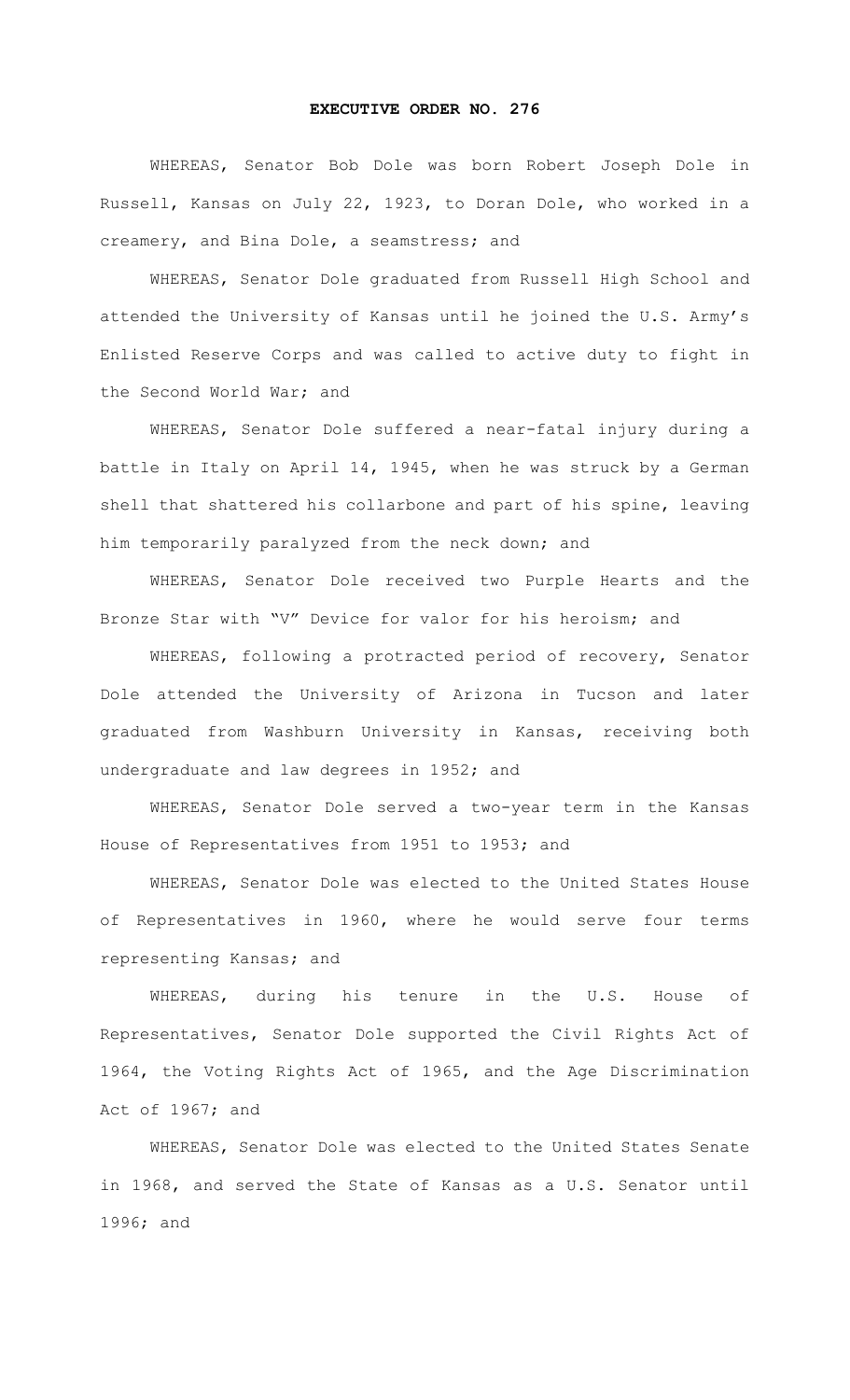WHEREAS, at various times during his storied career in the Senate, Senator Dole served as the Senate Majority and Minority Leader, led the Senate Republican Conference, chaired the Senate Finance Committee, and served on the Senate Agriculture Committee; and

WHEREAS, Senator Dole often worked across the aisle, expanding access to food stamps and school lunches, crafting legislation that saved Social Security from insolvency, and successfully shepherding legislation that designated Martin Luther King Day as a federal holiday; and

WHEREAS, Senator Dole ran for Vice President of the United States as then-President Gerald Ford's running mate in 1976; and

WHEREAS, Senator Dole ran for President of the United States three times and secured the Republican nomination for President in 1996, ultimately coming up short in the general election against incumbent President Bill Clinton; and

WHEREAS, Senator Dole was head of the Federal City Council, a group of business, civic, education, and other leaders interested in economic development in Washington, D.C. from 1998 to 2002; and

WHEREAS, Senator Dole was involved in many volunteer organizations, including the World War II Memorial Campaign, which raised funds for the building of the World War II Memorial, and the Families of Freedom Foundation, a scholarship fund campaign to pay for the college educations of the families of 9/11 victims; and

WHEREAS, the Robert J. Dole Institute of Politics at the University of Kansas was established in the Senator's name in July 2003 to promote bipartisanship in politics; and

2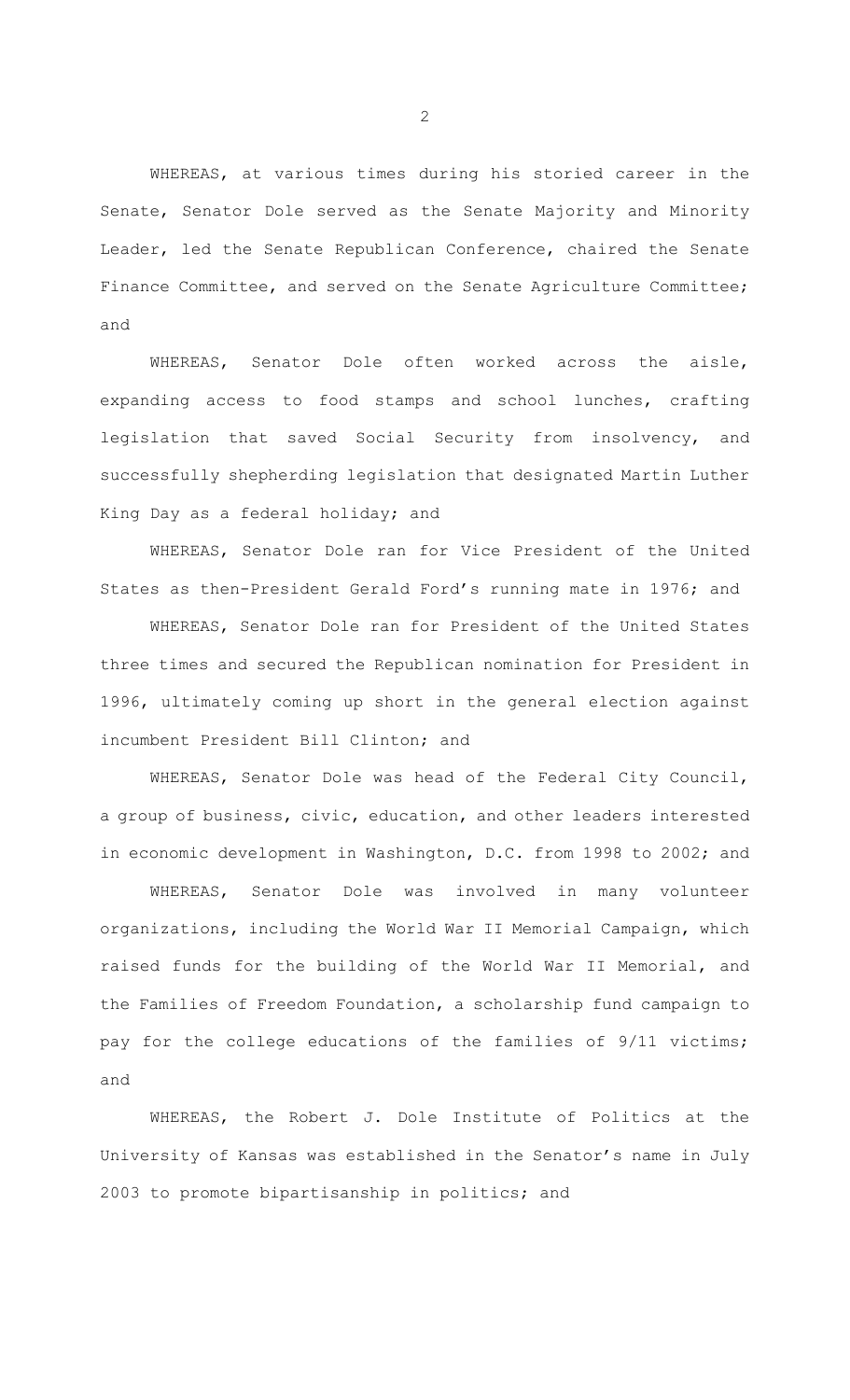WHEREAS, after retiring from the Senate, Senator Dole created an international school lunch program through the George McGovern-Robert Dole International Food for Education and Child Nutrition Program to help fight child hunger and poverty in developing countries; and

WHEREAS, in January 2018, Senator Dole was awarded the Congressional Gold Medal for his service to the nation as a soldier, legislator, and statesman; and

WHEREAS, in 1954, Senator Dole had a daughter, Robin, with his first wife, Phyllis Holden; and

WHEREAS, in 1975, Senator Dole married Elizabeth Hanford, who served as a Federal Trade Commissioner, U.S. Secretary of Labor, U.S. Secretary of Transportation, U.S. Senator from North Carolina, and President of the American Red Cross, and who herself ran for President of the United States in the 2000 election; and

WHEREAS, Senator Dole passed away on December 5, 2021 at the age of 98 following a battle with Stage IV lung cancer; and

WHEREAS, Senator Dole will be greatly missed by his family, friends, and colleagues; and

WHEREAS, President Joe Biden issued a proclamation on December 5, 2021 directing that all United States flags be flown at half-staff until sunset on December 9, 2021, and declared Senator Dole "a statesman like few in our history and a war hero among the greatest of the Greatest Generation"; and

 WHEREAS, as we mourn the passing of Senator Dole, it is appropriate to honor his history of service, his many achievements in the Senate, and his exemplary legacy;

3